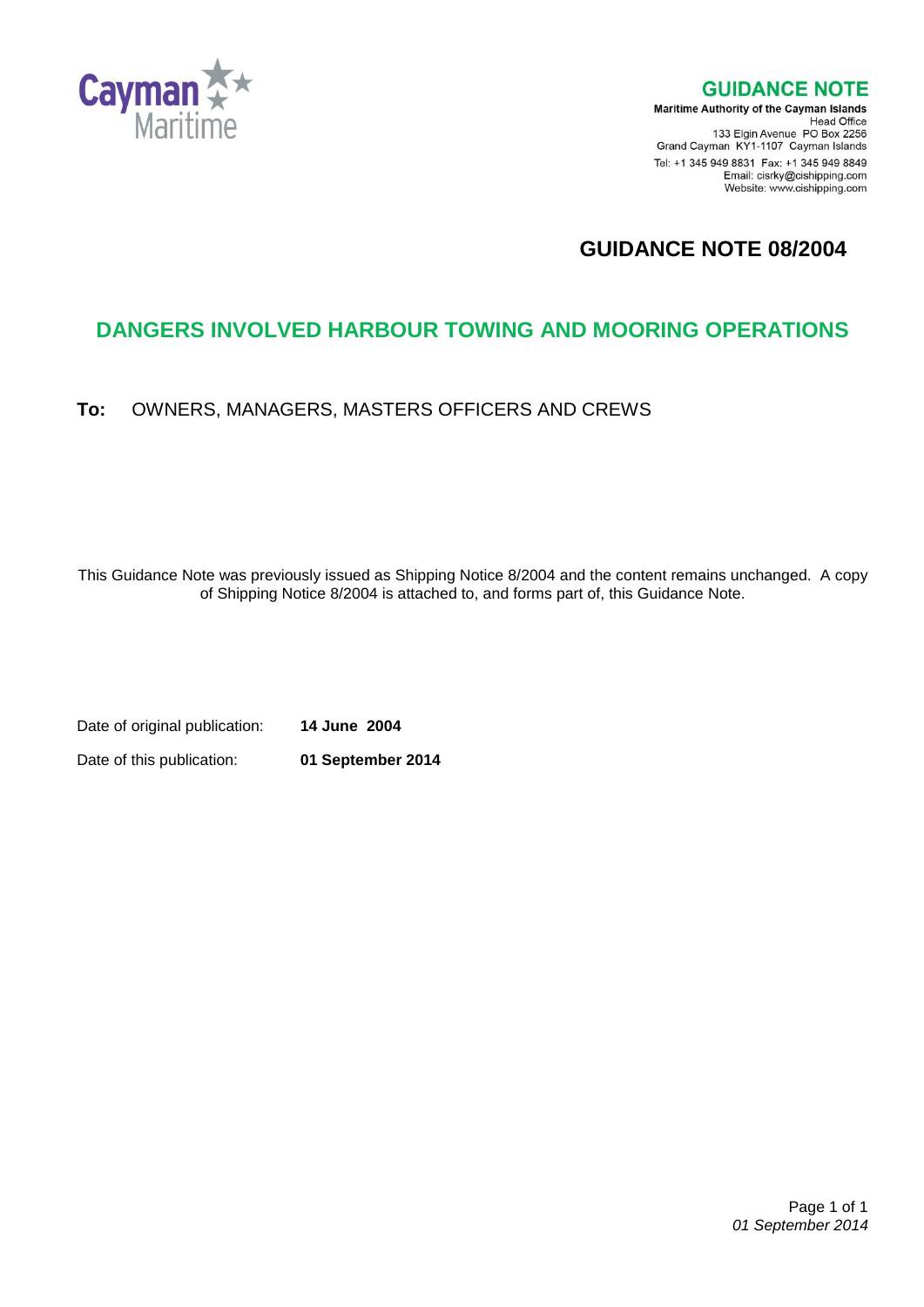## **CAYMAN ISLANDS SHIPPING REGISTRY**

*3rd Floor, Kirk House, 22 Albert Panton Street Fax: (1 345) 949 8849 P.O. Box 2256, George Town Grand Cayman, Cayman Islands E-mail: [cisr@candw.ky](mailto:cisr@candw.ky)*

#### **Shipping Notice 8/2004**

### **DANGERS INVOLVED HARBOUR TOWING AND MOORING OPERATIONS**

*To: OWNERS, MANAGERS, MASTERS AND OFFICERS AND CREWS* 

#### **Background:**

A recent fatal accident occurred on a vessel whilst making fast a harbour tug during mooring operations. A ship's mooring line was being used as a towing hawser and came under load unexpectedly.

#### **1. Preparations Before Towing and Mooring Operations.**

Before commencing any harbour towing and mooring operation it is recommended that:

- 1) The risks involved are assessed and appropriate controls are put in place. This formal process should be incorporated in the ship's Safety Management System.
- 2) All harbour towing and mooring operations, especially the method of making fast tugs, should be pre-planned and included in the passage plan. The pilot, bridge team, mooring party and tugs must be apprised of the plan.
- 3) Clear lines of communication must be established between tugs, pilot, bridge team and mooring party.

### **2. The Dangers Involved in Harbour Towing Operations.**

Working with and in the vicinity of mooring ropes can be extremely dangerous especially when they are under load or are about to be put under load. Making fast harbour tugs is particularly hazardous.

It is recommended that: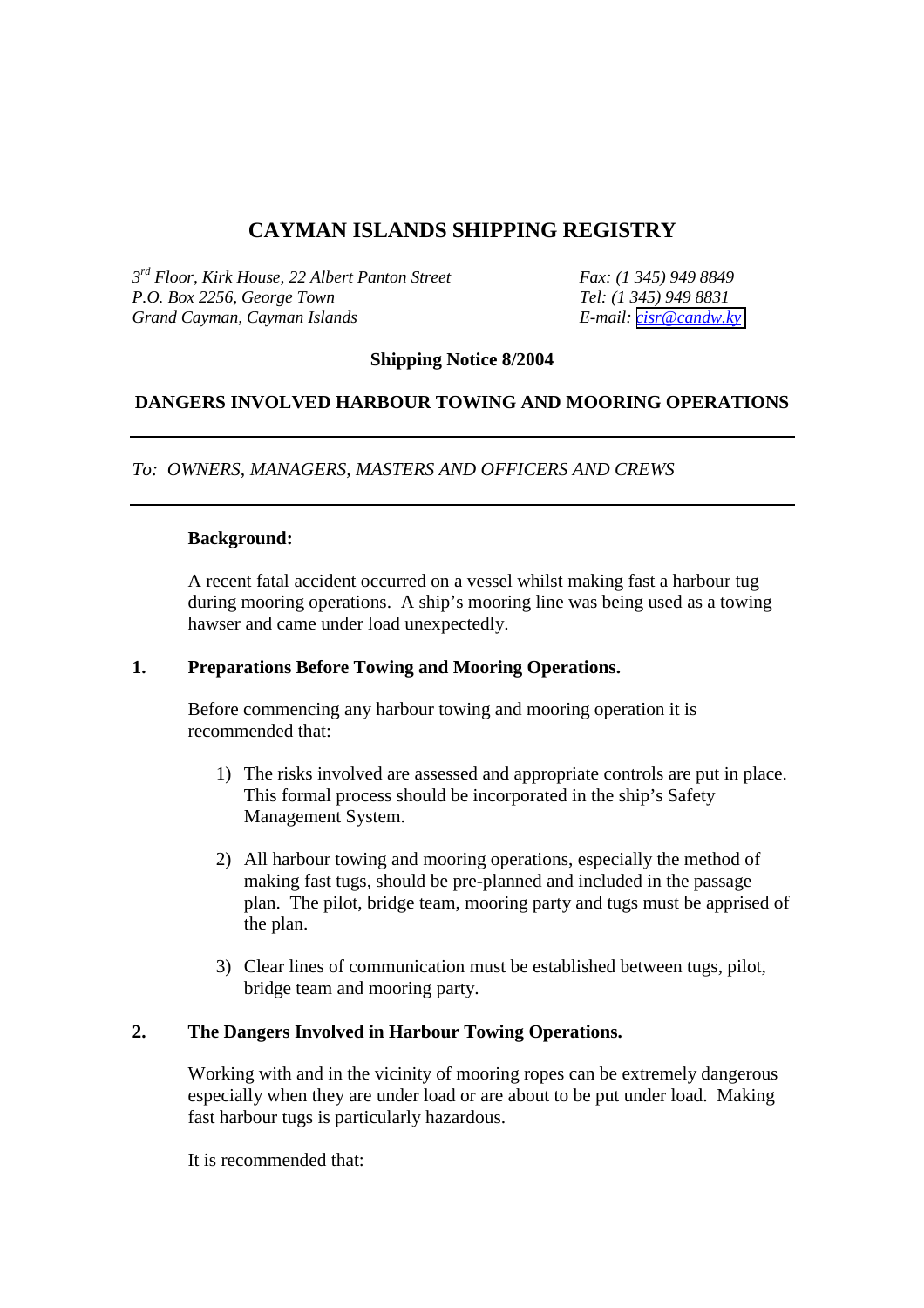- 1) Whenever possible, tug's lines should be used for towing rather than using ship's lines.
- 2) If ship's lines are used they must be paid out under control to the tug.
- 3) All crew in a mooring party should wear appropriate safety gear.
- 4) All crew should remain in an area of safety well clear of the towing hawser. Crew must never approach a towing hawser whilst it is under load or about to be put under load.
- 5) Officers in charge of mooring parties must ensure crew do not attempt to make fast a tug unless it is certain that the towing hawser will not come under load until it has been made fast and the crew have retreated to an area of safety.
- 6) All crew must never stand in a bight of rope or enter a danger zone which is an area that would be swept by the rope should it break or part of the system fail.
- 7) Ropes should not be used directly from stowage drums but must be flaked out prior to use.

### **2. The Dangers Involved in Mooring Operations**

Mooring arrangements should be planned so as to minimise the risks to crew and avoid, so far as possible, creating danger zones.

In addition to the recommendations given above it is recommended that:

- 1) All mooring operations and especially the arrangements and method of making fast should be pre-planned. Special attention must be given to planning the way mooring ropes are led from winches and bits to the fairleads. Mooring bits should only be used to lead mooring ropes before the mooring rope is turned up on the bits.
- 2) Mooring ropes should not be led so as to create unnecessary danger zones.
- 3) Mooring ropes should not be made fast on the drum ends of winches.
- 4) Mooring ropes should only be made fast on winches that are specifically designed for that purpose.
- 5) Mooring areas should be kept clear. Ropes not in use should be stowed.